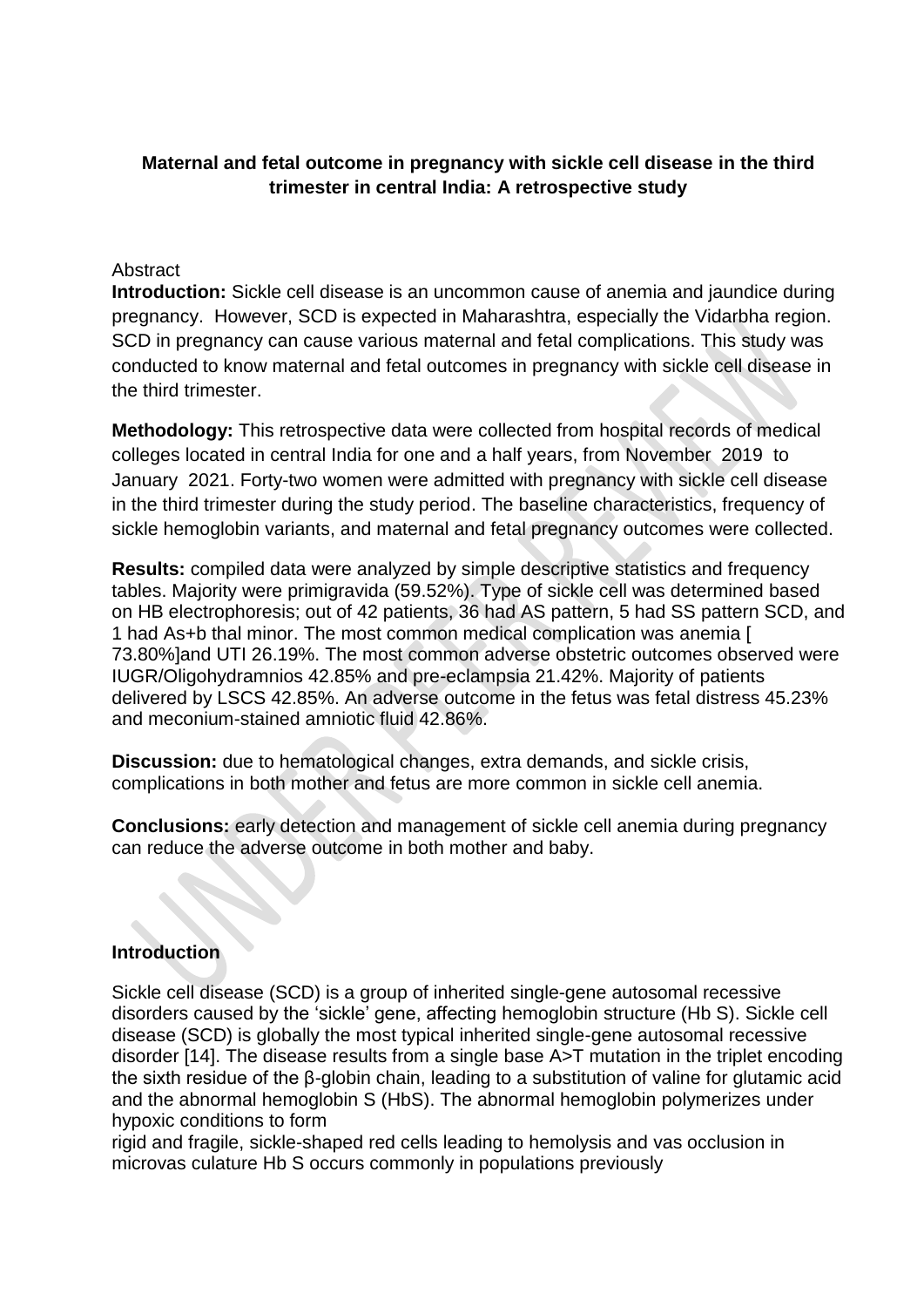exposed to falciparum malaria, i.e., Africa, India, and Saudi Arabia. In India, in the tribal belts of Madhya Pradesh, Chhattisgarh, Odisha, Andhra Pradesh, and Maharashtra. In Maharashtra, the sickle gene is widespread in all the eastern districts, also known as the Vidarbha region, in the Satpura ranges in the north and some parts of Marathawada. The prevalence of sickle cell carriers in different tribes varies from 0 to 35 percent. The tribal groups with a high prevalence of HbS (20-35 %) include

the *Bhils*, *Madias*, *Pawaras*, *Pradhans*, and *Oskars*. It has also been estimated that Gadchiroli, Chandrapur, Nagpur, Bhandara, Yoetmal, and Nandurbar districts would have more than 5000 cases of sickle cell anaemia.[15] There are little data on the maternal and perinatal outcomes of women with sickle cell disease in India, particularly in Maharashtra. A prospective study from Orissa showed that neonatal outcomes such as low birth weight, perinatal mortality rate, admissions to the neonatal care unit, intrauterine growth retardation, and preterm births were significantly higher in sickle cell anemia mothers with successful pregnancies being achieved in 84.44 percent of the case.[16] Maternal and perinatal outcomes were also evaluated retrospectively from patients' case files in women with sickle cell disease in a tribal population in Madhya Pradesh. There were 25 deliveries to women with sickle cell disease and preeclampsia, and disseminated intravascular coagulation was standard. There was no maternal mortality; however, there were five intrauterine fetal deaths and one early neonatal death.[17] SCD is standard, and our center receives many referrals. Maternal and fetal outcomes in pregnant patients with sickle cell disease in third-trimester pregnancies in women with sickle cell anemia and its complications were studied.

#### Patient and methods

The case records of all 42 patients were studied retrospectively. All case papers were from November 2019 to January 2021. type of sickle cell was determined based on hemoglobin electrophoresis. The outcome of both mother and fetus/newborn in the third trimester was studied in detail. The maternal outcome was studied from both medical and obstetric points of view. Data obtained was compiled and analyzed by simple descriptive methods like frequency and percentage.

#### **Results**

Out of 42 patients, 25 were primigravida; among these 25 patients, 4 had SS pattern sickle cell disease, 20 had AS pattern, and one had AS pattern plus beta-thalassemia trait. Seventeen patients were multigravida, with one patient having an SS pattern and the rest 16 had AS pattern.

73.80% (n=31) presented as anaemia of which (n=5) were SS pattern, (n=25) were AS pattern and (n=1) was AS patern+ beta thalesemia minor, only one patient that is 2.38%  $(n=1)$  had sickle cell crisis. 26.19%(n=11) had urinary tract infection and 6.66% (n=3) had lower respiratory tract infection at the time of delivery.

Out of 42 patients 9.52%(n=4) had previous perinatal loss, previous abortion was seen in 19.04% (n=8), gestational diabetes in 9.52% (n=4), IUGR/Oligohydramnios was seen in 42.85% (n=18), pre-eclampsia in 21.42% (n=9), gestational hypertention was seen in  $9.42\%$  (n=4), eclampsia in 2.38% (n=1), abruption was seen in 9.52% (n=4), preterm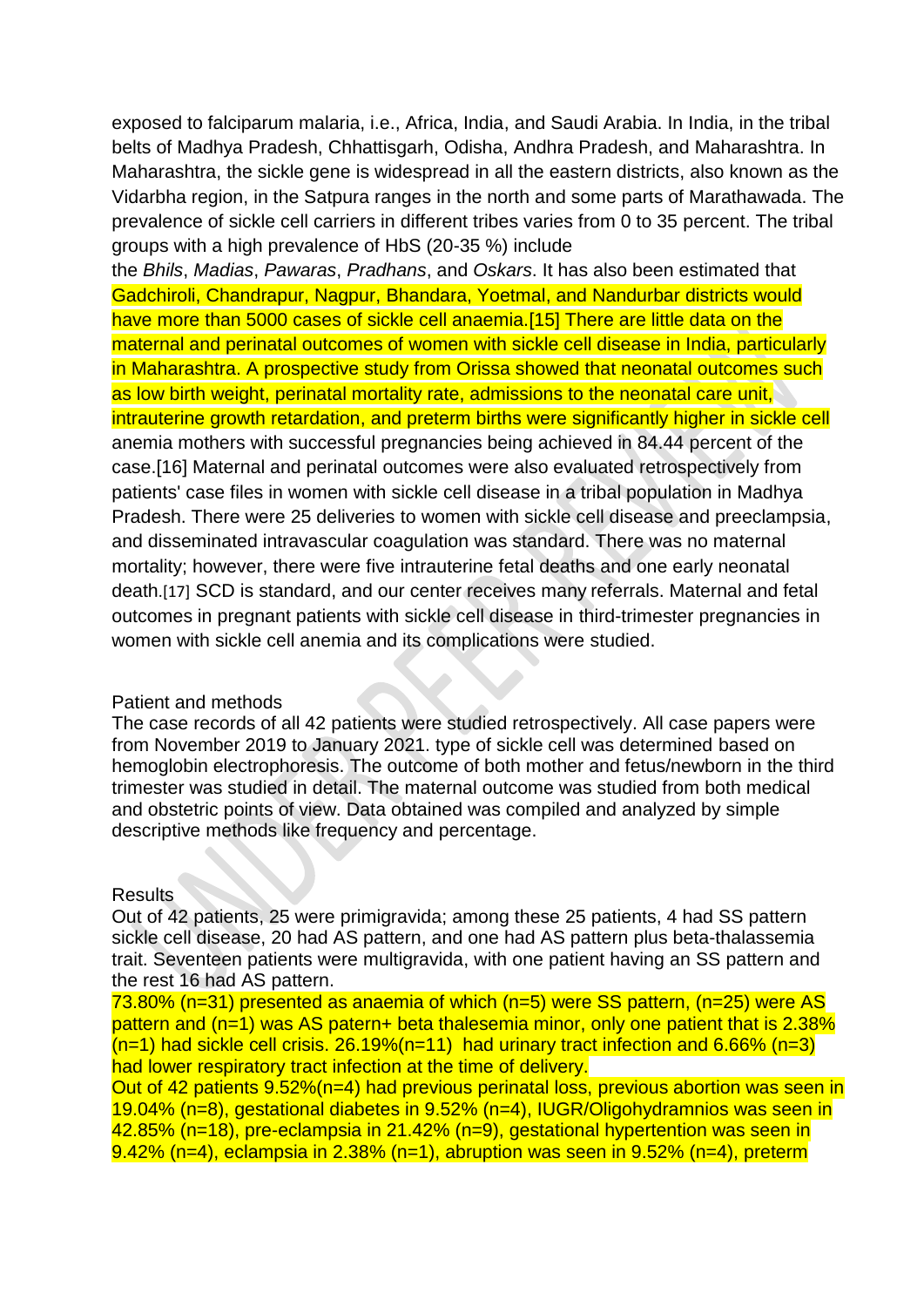labour in 16.66% (n=7), LSCS was done in 42.85% (n=18), 57.14% (n=24) delivered vaginally.

Out of the 42 women, 41 had live births, and one patient had a stillbirth. The stillbirth was fresh and was associated with thick meconium and severe IUGR with a birth weight of 1.9 kg at term.

The most common adverse outcome was fetal distress 45.23%(n=19) and meconiumstained liquor 42.86%(n=18). Out of 18 newborns with meconium-stained liquor, four, i.e., 9.52%, developed meconium aspiration syndrome. Total nine newborns required NICU admission.

Prematurity was noted in 21.42%(n=9), and 38.09% (n=16) newborns had low birth weight. That is there birth weight was below 2.5 kg.

| Type of sickle cell | Primigravida | Multigravida | total |
|---------------------|--------------|--------------|-------|
| Ss pattern          |              |              |       |
| As pattern          | 20           | 16           | 36    |
| As+b thal minor     |              |              |       |
|                     | 25           |              |       |

Table 1: Distribution of type of sickle cell disease and parity

Table 2: Medical complications

| Complication | SS | AS | $AS + b$<br>thalassemia<br>minor | total | percentage |
|--------------|----|----|----------------------------------|-------|------------|
| Anemia       | 5  | 25 |                                  | 31    | 73.80%     |
| Hemolytic    |    |    |                                  |       | 2.38%      |
| crisis       |    |    |                                  |       |            |
| UTI          | 3  |    |                                  |       | 26.19%     |
| <b>LRTI</b>  |    | n  |                                  |       | 7.14%      |

### Table 3: Mode of delivery

| Mode of<br>delivery | SS | AS | $AS+b$<br>thalassemia<br>minor | total | percentage |
|---------------------|----|----|--------------------------------|-------|------------|
| <b>LSCS</b>         |    | 16 |                                | 18    | 42.85      |
| Vaginal<br>delivery |    | 20 | ٠                              | 24    | 57.14      |

### Table 4: Obstetric outcome

| Outcome                           | SS | AS | $AS + b$<br>thalassemia<br>minor | Total | Percentage |
|-----------------------------------|----|----|----------------------------------|-------|------------|
| <b>Previous</b><br>perinatal loss |    |    |                                  |       | 9.52%      |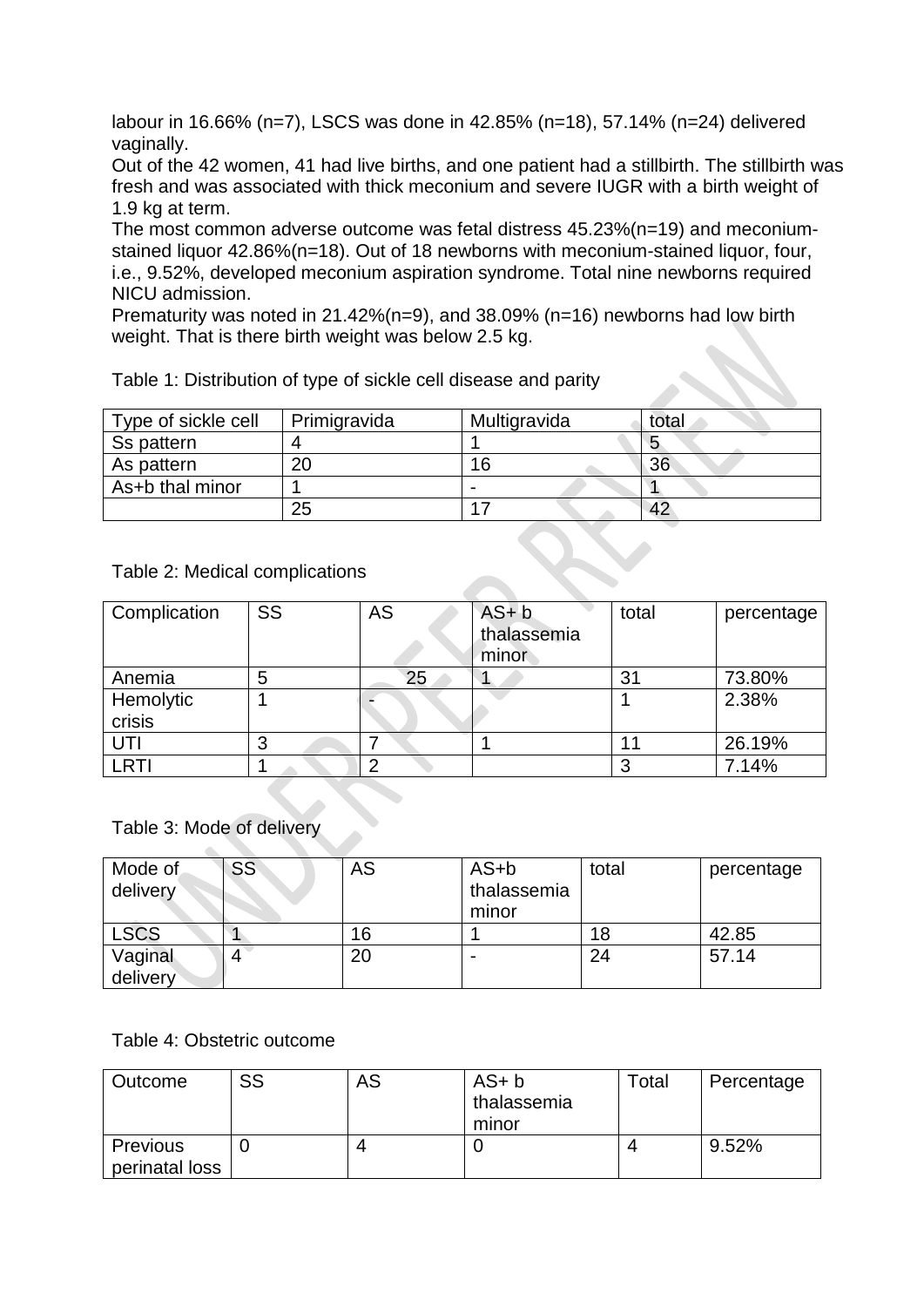| Previous          |                | ⇁  | ი | 8  | 19.04% |
|-------------------|----------------|----|---|----|--------|
| spontaneous       |                |    |   |    |        |
| abortion          |                |    |   |    |        |
| <b>GDM</b>        | $\overline{0}$ | 4  |   | 4  | 9.52%  |
| <b>IUGR/OLIGO</b> | 3              | 15 | 0 | 18 | 42.85% |
| Pre-              | $\overline{2}$ | 6  |   | 9  | 21.42% |
| eclampsia         |                |    |   |    |        |
| Gestational       | ٩              | 3  |   | 4  | 9.52%  |
| hypertention      |                |    |   |    |        |
| Eclampsia         | $\overline{0}$ |    |   |    | 2.38%  |
| Abruption         |                | 3  |   | 4  | 9.52%  |
| Preterm           | $\overline{2}$ | 5  |   |    | 16.66% |
| labor             |                |    |   |    |        |

## Table 5: Fetal outcome

| Outcome     | SS       | <b>AS</b> | AS+b thal<br>trait | Total | Percentage |
|-------------|----------|-----------|--------------------|-------|------------|
| Prematurity | 2        |           | 0                  | 9     | 21.42%     |
| LBW < 2.5   | 3        | 13        | $\overline{0}$     | 16    | 38.09%     |
| <u>kg</u>   |          |           |                    |       |            |
| <b>FD</b>   | 3        | 16        | 0                  | 19    | 45.23%     |
| Meconium    | 3        | 15        | $\overline{0}$     | 18    | 42.86%     |
| Meconium    | 1        | 3         | 0                  | 4     | 9.52%      |
| aspiration  |          |           |                    |       |            |
| syndrome    |          |           |                    |       |            |
| <b>NICU</b> | 3        | 6         | 0                  | 9     | 21.42%     |
| admission   |          |           |                    |       |            |
| Perinatal   | $\Omega$ |           | $\overline{0}$     |       | 2.38%      |
| death       |          |           |                    |       |            |

### **Discussion**

Vidarbha region is one of the high prevalence regions for sickle cell disease. SCD varies indifferent tribes from 0-35% in Maharashtra. The screening test for sickle cell is done in all pregnant women irrespective of the hemoglobin level because if both mother and father are sickle cell traits, the baby may have sickle cell disease.

With proper medical care, more females with sickle cell disease are reaching childbearing age. Thus, more pregnant females with sickle cell disease or sickle cell trait are reporting to the hospital. In our institution, every pregnant female is screened for sickle cell disease. If screening is positive, hemoglobin electrophoresis is done to diagnose sickle cell disease. In SCD, at low-oxygen conditions, polymerization of the abnormal hemoglobin occurs, leading to rigid and fragile sickle-shaped red cells. This leads to increased episodes of vaso occlusive crisis, acute chest syndrome, and pregnancy-related complications [RCOG guideline 61]. According to Villers *et al.*<sup>3</sup>, maternal morbidity was increased due to increased rates of cesarean section, Pregnancy-related events like pre-eclampsia, abruption, pulmonary complications, hypertension, and infection.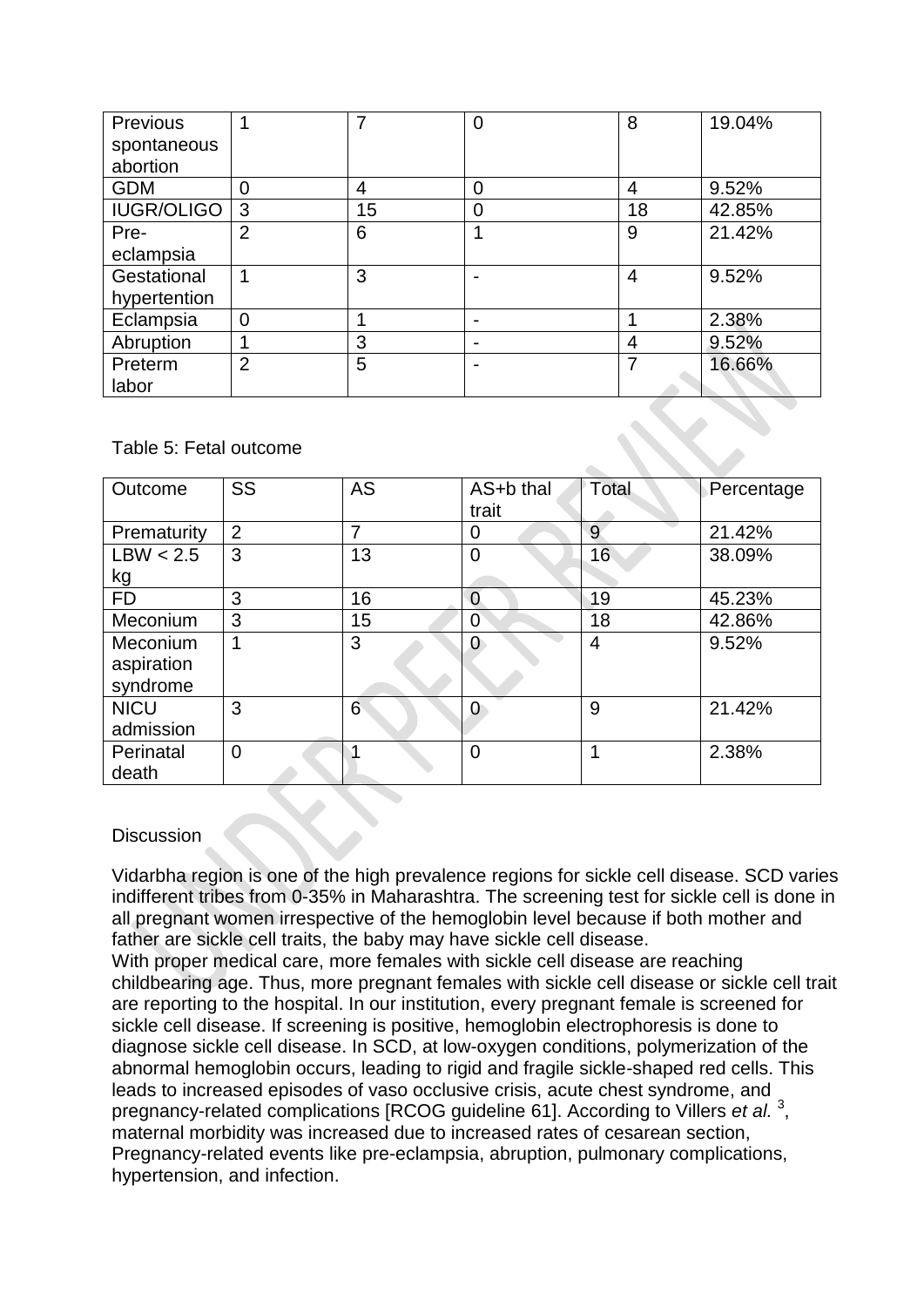The incidence of SCD SS pattern was 0.30%, and of AS pattern was 1.98% the low incidence recorded may be because of undiagnosed asymptomatic sickle cell patients delivering in other centers. 100% of patients with sickle disease SS pattern presented as Anaemia and the percentage reduced to 73.80% when AS pattern was included, which corroborated with other studies<sup>2</sup>. Other medical conditions complicating pregnancy were hemolytic crisis, UTI, and LRTI. Of the 5 patients of SS pattern, only one had a hemolytic crisis. UTI was observed to be the most common complication, i.e., 26.19% in contrast to a study by Afolabj et al. 12. There was no significant difference between SCD and ordinary women. Common organisms isolated from the urine culture samples were klebsiella and e-coli; no patient developed pyelonephritis. This observation was similar to Kavitha and Hota et al.  $^2$ . LRTI was seen in 7.14% at the time of delivery.

SCD patients had a higher incidence of miscarriage, 19.04%, and perinatal loss, 9.52%. This incidence was comparable to other studies done by D'Couth S et al. In our study, the proportion of SA pattern is more than other studies<sup>2,3</sup>. The major obstetric complication was IUGR, with Oligohydramnios seen in 42.85%, comparable to other past studies in past<sup>2</sup>.

More than half of the cases in this study were primigravida, i.e., 25 out of 42. All the women of SS pattern had received blood transfusions during pregnancy and anemia, and anaemia were corrected; they still had medical and obstetric complications during pregnancy; this was also seen in the study by NGO et al. <sup>7</sup>. In our study, only 5 patients were of SS pattern from whom only 1 had the hemolytic crisis. There was no maternal mortality in our study, similar to the study by sun et al.

Apart from IUGR and oligo, other obstetrics complications were pre-eclampsia 21.42%, gestational hypertension 9.52%, and eclamsia 2.38%. This rate of pre-eclampsia was more than the study by Al Jama et al.  $<sup>11</sup>$ . This may be because of underlying renal</sup> disease, placental ischemia, endothelial damage, and hypertension. There was no increase in pre-eclampsia in SCD in studies by Afolabj et.  $Al^{12}$  and Serjeant et al.  $9$ . In this study, 9.52% had abruption, which was associated with pre-eclampsia. 16.66% had preterm labor which included the patients with pre-eclampsia.

Of all patients, LSCS was done in 42.85%, and 57.14% had a vaginal delivery. The indications for LSCS were mostly meconium-stained amniotic fluid, fetal distress, previous LSCS, CPD, and uteroplcental insuficiency. Higher rate of caeserean delivery 42.85 was seen in our study which was similar to other studies in past<sup>2, 13</sup>.

Mothers having sickle cell deisease had adverse outcome in their newborns because of utero-plcental insufficiency, alloimmunization, and opioid exposure. In our study the most common adverse outcome seen was fetal distress 45.23% and meconium stained amniotic fluid 42.86% which was similar to other studies in past<sup>2,3</sup>. Several studies have been documented to have results showing increase in IUGR, preterm delivery and stillbirths<sup>2,3,4</sup>. In our study IUGR/oilgo was seen in 42.85%, preterm delivery was seen in 21.42% and only one case of perinatal mortality was noted. Placental ischaemia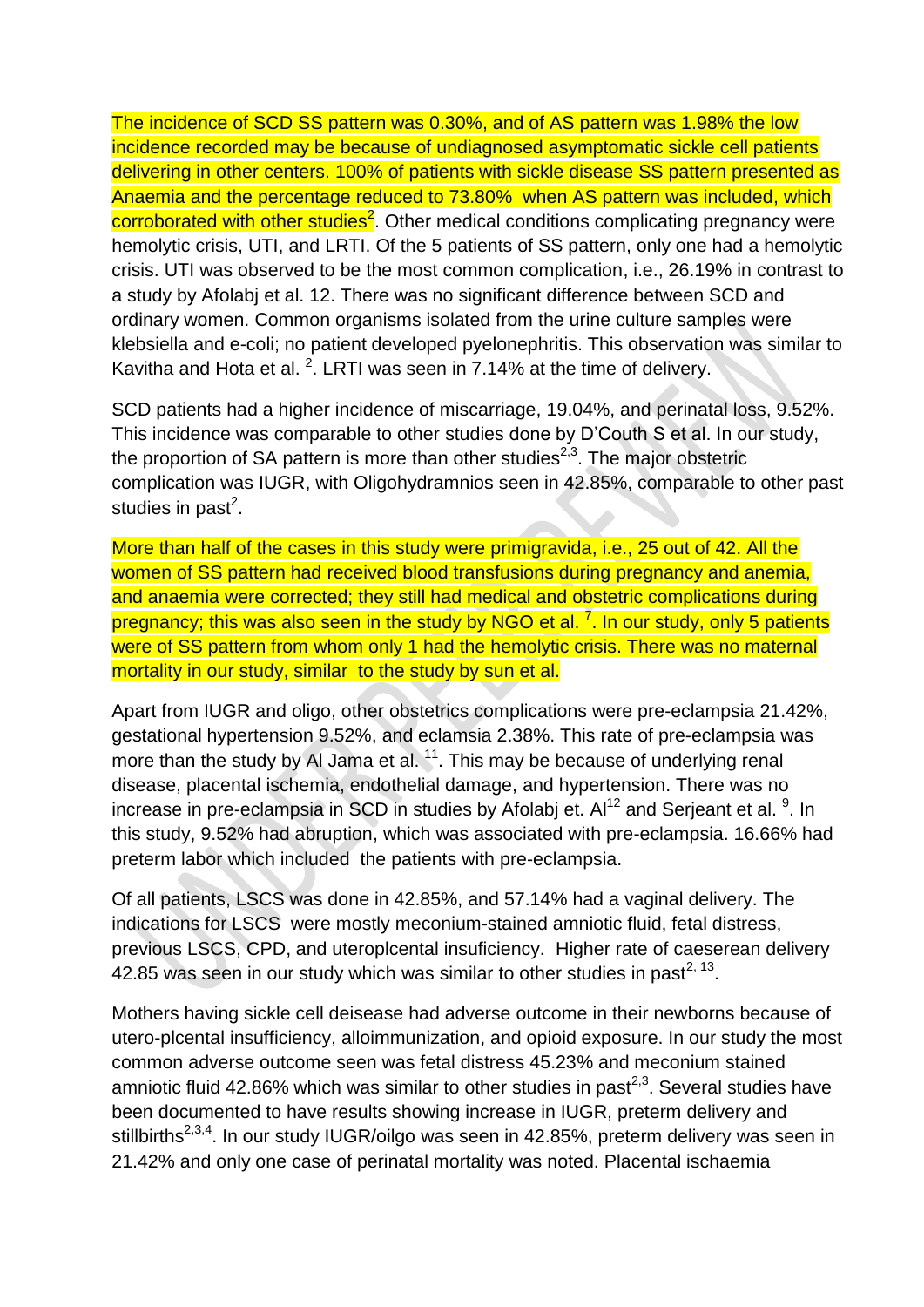because of pre-eclampsia may be an important factor resulting in IUGR and oligo. Perinatal mortality seen was less because of less number of SS patern which have higher mortality rate<sup>2,11,12</sup>.

Preterm deliveries were seen in 21.42% and low-birth weight was seen in 38.09% of newborn. The above findings were because of increased number of IUGR. Birth weight was <2.5 kg in 38.09% of newborns. Similar results were seen in studies done in past<sup>2,10,11,13</sup>.

All the patients of SCD SS pattern had received blood transfusion during pregnancy for correction of anaemia. Routine blood transfusion are not recomended by the RCOG. Only indications for blood transfusion are aplastic crisis, bone crisis, hemolytic crisis (HbA1<20%, hematocrit< 25%0) and infetion. All patients were given folic acid 5mg and tablet sodamint thrice daily. Patients in whome iron studies showed iron deficiency were given oral iron supplementation.

## **Conclusion**

In our study we have observed increased morbidity in pregnancy in women with SCD because of increased number of medical and obstetric complications. There is need for screening for SCD in each and every pregnant women in the high prevalence area so that early detection and intervention could be done to improve the outcome of both mother and baby. Couples should be counselled to undergo preconceptional testing for sickle cell disease, so that measures can be taken to give the pregnant women better antenatal care right from first trimester. Preconceptional counselling and testing will lead to antenatal diagnosis of SCD in fetus and action can be taken accordingly.

### References

1.Management of Sickle Cell Disease in Pregnancy Green‑top Guideline No. 61. Royal College of Obstetricians and Gynaecologists 2011.

2. Kavitha B, Hota BH. Sickle cell disease complicating pregnancy: A retrospective study. J NTR Univ Health Sci 2017;6:242-6.

3. Villers MS, Jamison MG, De Castro LM, James AH. Morbidity associated with sickle cell disease in pregnancy. Am J Obstet Gynecol 2008;199:125.

4. Alayed N, Kezouh A, Oddy L, Abenhaim HA. Sickle cell disease and pregnancy outcomes: Population-based study on 8.8 million births. J Perinat Med 2014;42:487-92.

5. Smith JA, Espeland M, Bellevue R, Bonds D, Brown AK, Koshy M. Pregnancy in sickle cell disease: Experience of the Cooperative Study of Sickle Cell Disease. Obstet Gynecol 1996;87:199-204.

6. Silva-Pinto AC, De Oliveria Domingues Ladeira S, Brunetta DM, De Santis GC, De Luceno Angulo I, Covas DT. Sickle cell disease and pregnancy: Analysis of 34 patients followed at the Regional

Blood Center of Ribeirão Preto, Brazil. Rev Bras Hematol Hemoter